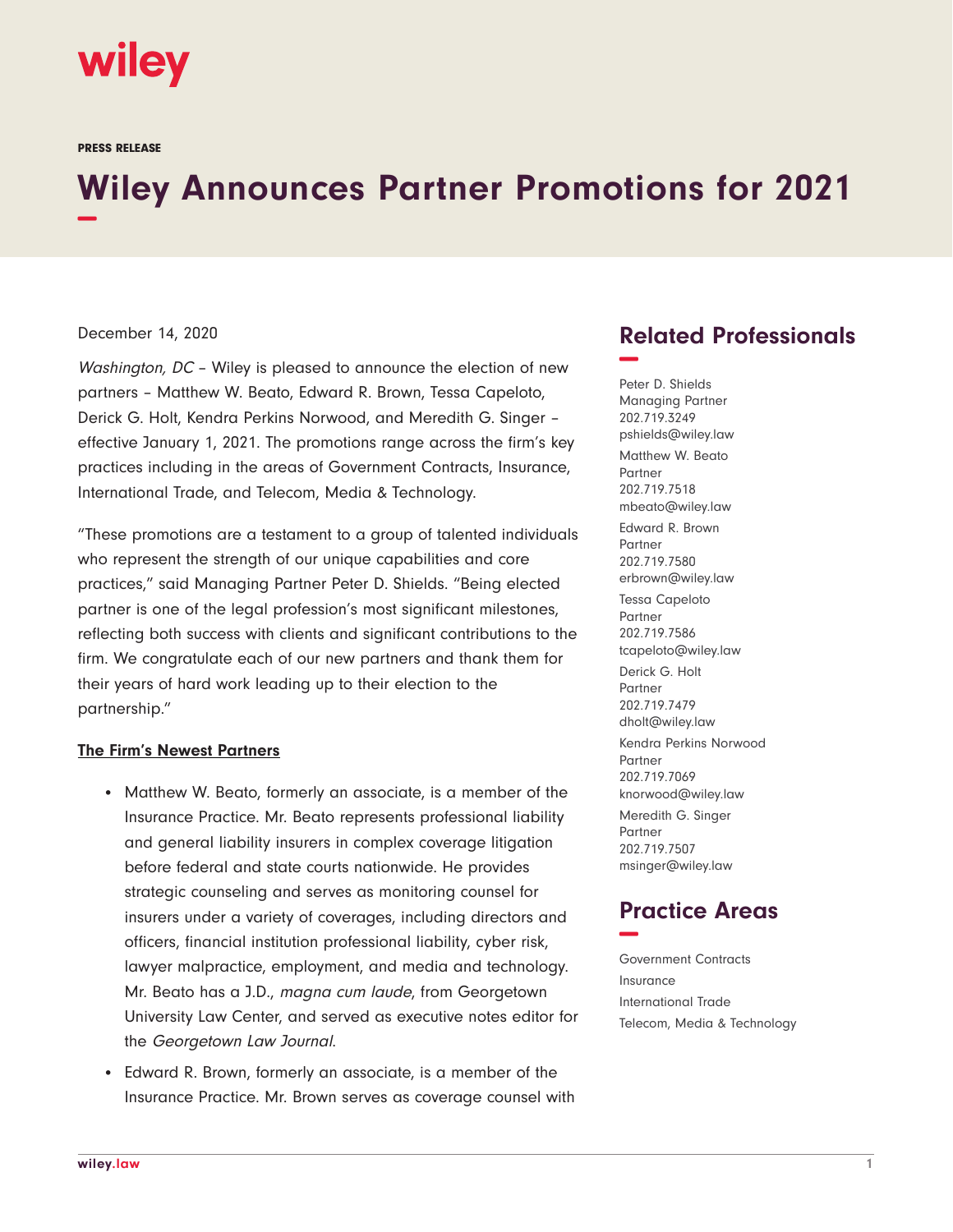a focus on media, technology, and privacy-related exposures. He routinely advises insurers in connection with cyber insurance and other first- and third-party technology risks. He also represents lawyers, accountants, and other professionals in complex professional liability matters. Drawing on his background in financial reporting, Mr. Brown routinely works on matters involving complex financial or accounting-related issues. He has a J.D., summa cum laude, from George Mason University School of Law, where he received a Mason Law Scholarship, served on the Moot Court Board, and was a member of the George Mason Law Review.

- Tessa Capeloto, formerly of counsel, is a member of the International Trade Practice. Ms. Capeloto represents clients in a variety of international trade matters, including antidumping and countervailing duty proceedings, anti-money laundering, and compliance matters. She routinely counsels clients on the Foreign Agents Registration Act (FARA). Ms. Capeloto co-authored the firm's FARA Issues Handbook and routinely advises clients on FARA compliance, including registration obligations and requirements under the statute. She was recognized by Law360 as a 2019 "Rising Star" in International Trade Law. Ms. Capeloto has a J.D. from the University of Washington School of Law and served as articles and comments editor for the Pacific Rim Law and Policy Journal.
- Derick G. Holt, formerly of counsel, is a member of the International Trade Practice. Mr. Holt represents clients in a variety of matters, including antidumping and countervailing duty investigations, export controls, and sanctions compliance programs. He practices before the U.S. Court of Appeals for the Federal Circuit, the U.S. Court of International Trade, the U.S. Department of Commerce, and the U.S. International Trade Commission. His work involves a broad range of industries, including steel and downstream steel products, glass, aluminum extrusions, logistics, agriculture, and renewable energy products. When he is not protecting domestic industries from unfairly traded imports, he represents lowincome D.C. residents pro bono in landlord-tenant disputes. Mr. Holt was recognized by Law360 as a 2020 "Rising Star" in International Trade Law. He has a J.D., magna cum laude, from Howard University School of Law, where he graduated top of his class, where he was a Merit Scholar and a senior member of the Howard Law Journal.
- Kendra Perkins Norwood, formerly an associate, is a member of the Government Contracts Practice. Ms. Norwood counsels government contractors, subcontractors, and grant recipients on a range of legal issues, including compliance with government procurement laws and regulations. She litigates bid protests, size protests, prime-sub disputes and contract appeals, in addition to representing clients in FOIA disputes and government investigations. In June 2020, she was elected President-Elect of the Washington Bar Association and will serve as President for the 2021-2022 term. She also was elected Chair of the National Bar Association's Government Procurement Law Section, which was founded in March 2019 after Ms. Norwood petitioned the Board of Governors to form the new Section. She has a J.D. from Georgetown University Law Center, where she was a member of the Barristers' Council, and an M.P.P. from Harvard University, where she served as Managing Editor of the Harvard Journal of African American Public Policy.
- Meredith G. Singer, formerly an associate, is a member of the Telecom, Media & Technology Practice. Ms. Singer represents clients on a variety of wireless telecommunications regulatory, transactional,